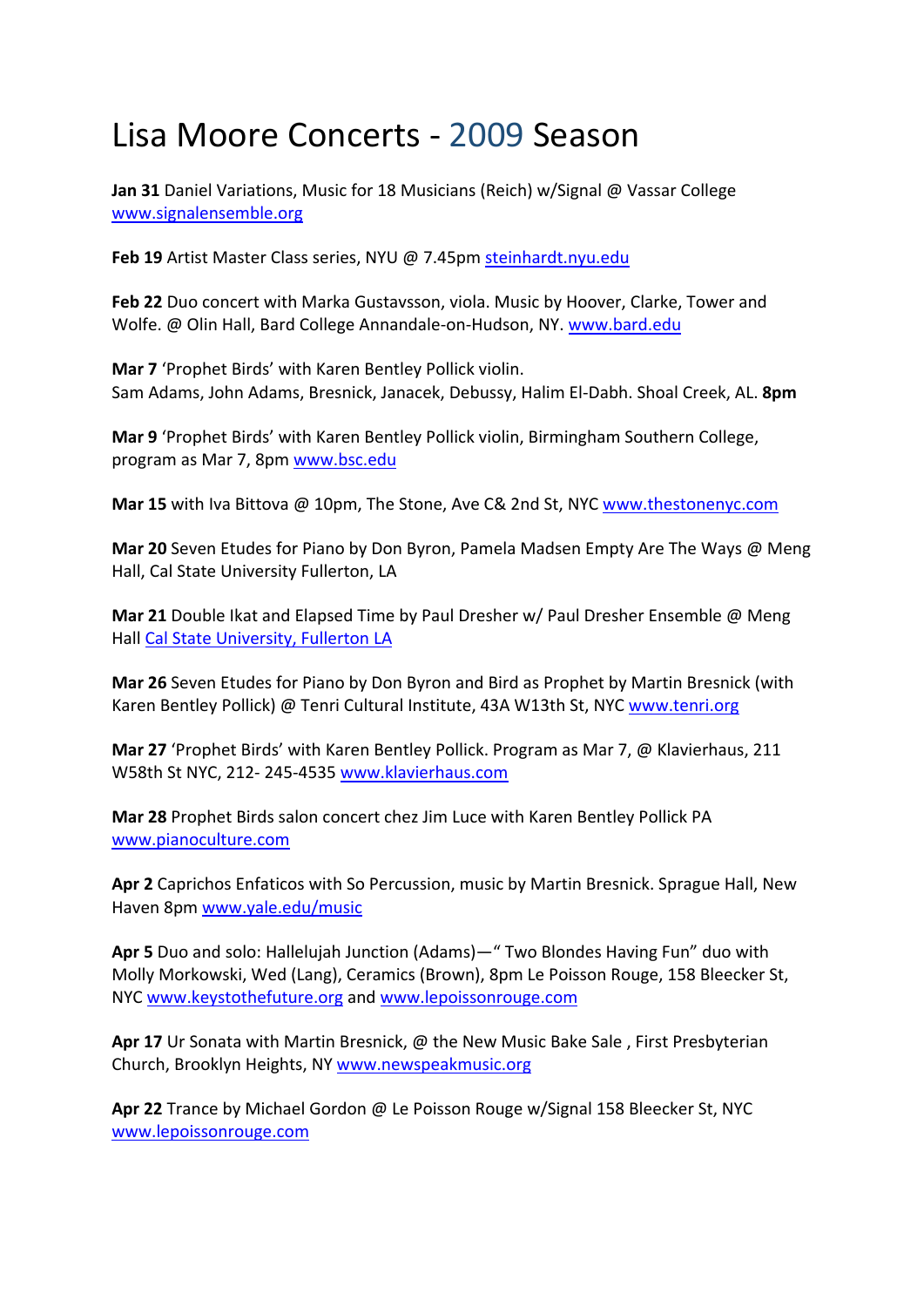**Apr 30** solo concert: Piano @ Panasci, music by Gosfield, Byron, Radiohead, Adams, Mussorgsky. Le Moyne College ‐ Panasci Family Chapel @ 7:30 pm, Syracuse, NY www.lemoyne.edu

**May 5** solo, music by Charles Dodge: Any Resemblance is Purely Coincidental, and Rzewski, Piano Piece no.4 Spaulding Hall, 8pm, Dartmouth College, NH

**May 19** Solo works: American Beserk (Adams), Knives Out (Radiohead/arr.O'Riley) @ Keys to the Future, Greenwich Music House, Barrow St, NYC www.keystothefuture.org

**May 21** Solo, Ceramics (Ryan Brown) Keys to the Future @ Greenwich Music House, NYC www.keystothefuture.org

**May 31** Trance by Michael Gordon w/Signal Ensemble. World Financial Centre, NYC www.bangonacan.org

**June 1** Solo "For The Sexes: The Gates of Paradise" (Bresnick) June in Buffalo, Buffalo NY www.music.buffalo.edu

**June 6 ‐ 13** Europe Tour with Iva Bittova voice/violin. Music of Bartok, Ravel, Bittova, Byron, Lennon, Janacek

 ~ **June 6** LA FABRIKA – PRAGUE, 9PM Komunardu 30, 170 00 Praha 7 ~ **June 7** Besední dum, Brno 7.30pm Komenského námestí 534/8, 602 00 Brno ~ **June 9** BAZILIKA, CESKÉ BUDEJOVICE 8PM Bazilika, o. p. s, Ceská 66 370 01 Ceské Budejovice ~ **June 12** Centrum Kultury Zamek – Poznan 11pm Centrum Kultury Zamek, ul. Sw. Marcin 80/82 61‐809 Poznan / Poland ~ **June 13** Castle Courtyard – Boskovice 7.30pm Concentus Moraviae

**Jun 22** Sextet & Double Sextet (Reich) w/Signal. 7.30pm (le) Poisson Rouge, Bleecker St, NYC

**Jul 2 and 3** New Music Workshop concerts, programs to include Koehne, Orban, Thomson, and fellows. Norfolk Festival, CT, 7.30pm www.music.yale.edu

**Jul 12** Solo concert, Mussorgsky, Bresnick, Janacek, Byron, 4pm @ Park McCullough House, N. Bennington VT www.parkmccullough.org

**Sep 21** Solo concert, music by John Adams, Bresnick, Byron & Rzewski at Cleveland State University, Drinko Recital Hall, 8pm www.csuohio.edu